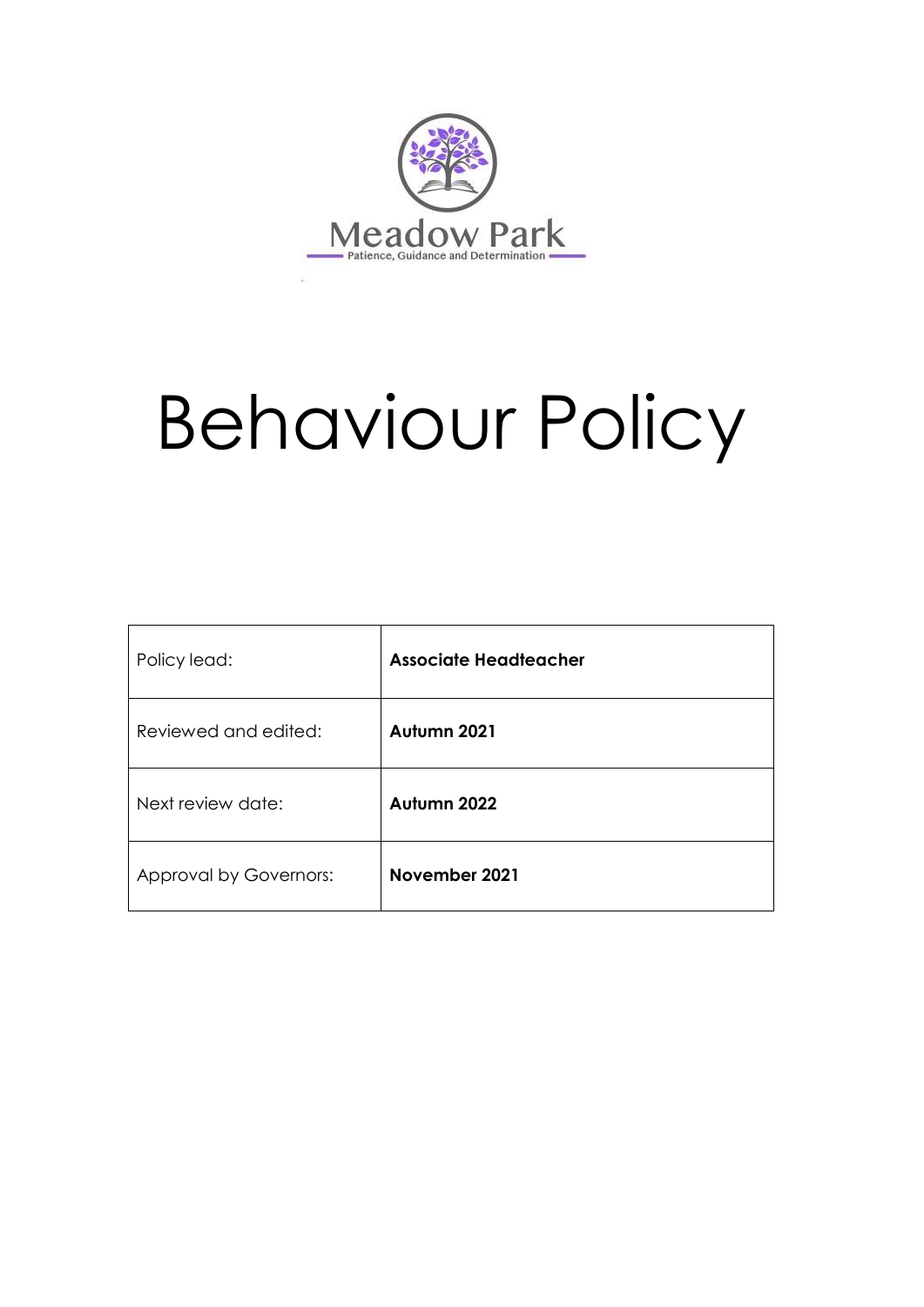# Contents

| 1.  |  |
|-----|--|
| 2.  |  |
| 3.  |  |
| 4.  |  |
| 5.  |  |
| 6.  |  |
| 7.  |  |
| 8.  |  |
| 9.  |  |
| 10. |  |
| 11. |  |
| 12. |  |
| 13. |  |
| 14. |  |
| 15. |  |
| 16. |  |
| 17. |  |
| 18. |  |
| 19. |  |
| 20. |  |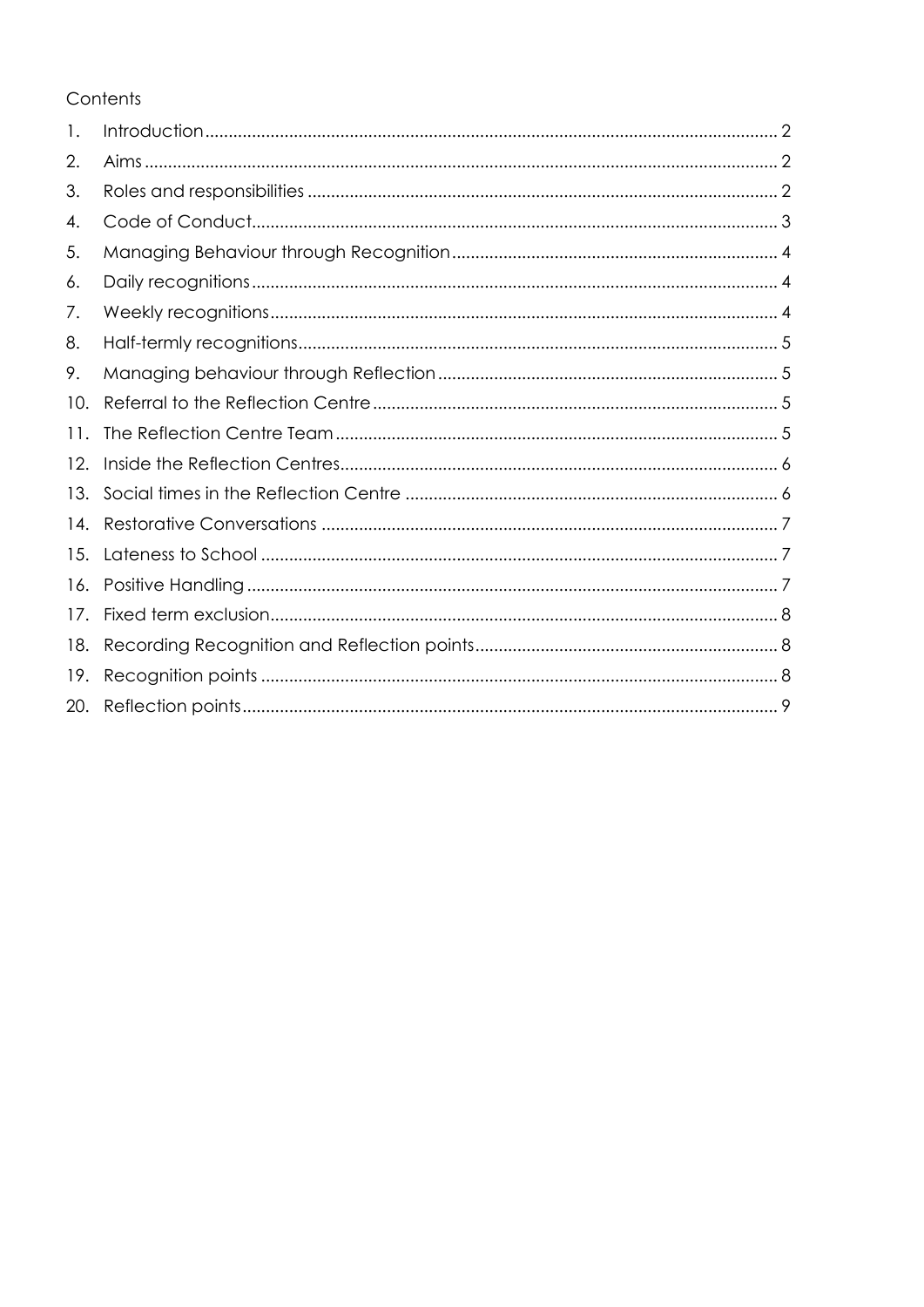# <span id="page-2-0"></span>**1. Introduction**

- 1.1. Our core values of **Patience, Guidance and Determination** underpin our approach to school life.
- 1.2. The principles of restorative practice are embedded into every aspect of school life.
- 1.3. Staff and pupils regularly take part in restorative meetings to resolve any conflicts or disagreements.
- 1.4. There are regular training sessions for staff on restorative strategies.
- 1.5. Parents and carers have a vital role to play in encouraging good behaviour. For the school policy to be effective, pupils, parents/carers and staff must work together to help ensure that all pupils achieve and become successful learners.
- 1.6. We offer a wide range of support strategies for pupils who are experiencing difficulties managing their own behaviours.
- 1.7. Every pupil has a key worker who is the key point of contact throughout their time with us.

# <span id="page-2-1"></span>**2. Aims**

- 2.1. To recognise and celebrate good behaviour.
- 2.2. To support pupils with strategies to manage their own behaviours.
- 2.3. To be consistent in behaviour management, using de-escalation and restorative practices.
- 2.4. To involve pupils, parents/carers, staff and governors in the creation and implementation of a consistent approach to behaviour management.

#### <span id="page-2-2"></span>**3. Roles and responsibilities**

- 3.1. Governors and Headteacher in quality assuring all aspects of the school's behaviour policy and its consistent application in daily routines.
- 3.2. Senior and Middle Leadership Team are visible around school and modelling **Patience, Guidance and Determination** to staff and pupils on a daily basis; ensuring restorative practice is consistently used.
- 3.3. Academic Middle Leaders in ensuring that classroom behaviour management is robust, and classwork is accessible, challenging and differentiated.
- 3.4. Pastoral Middle Leaders in ensuring that each pupil gets the personalised attention they need, monitoring the effectiveness of the Pupil Profile.
- 3.5. Form Tutors/Teaching Assistants in ensuring they act as key workers for their pupils, monitoring the effectiveness of the Pupil Profile, holding pupils to account for their behaviour and attendance, recognising achievements and practicing restorative conversations.
- 3.6. Mentors and Therapists in supporting pupils who are identified by senior leaders as priority cases for additional interventions.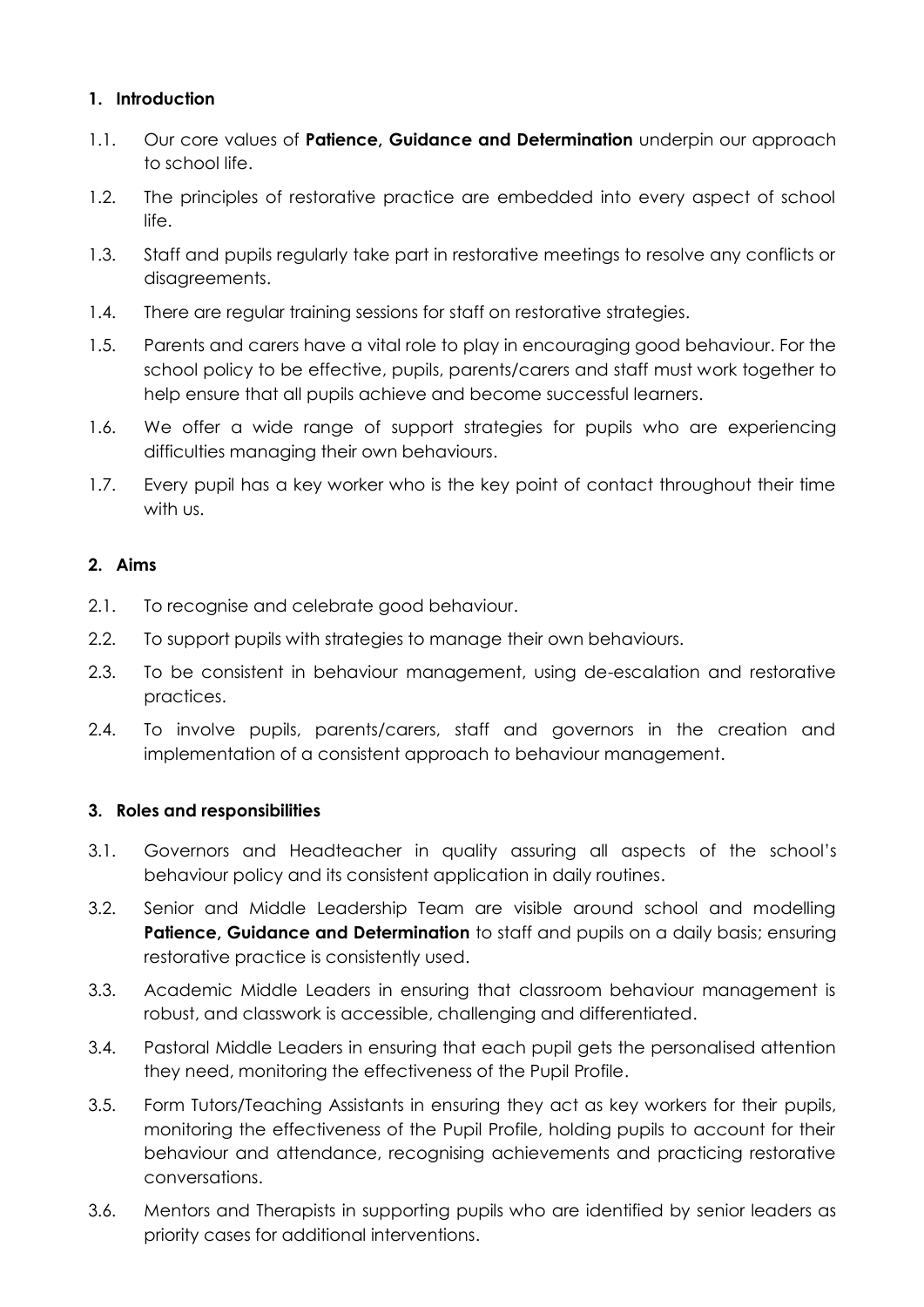- 3.7. All staff in ensuring that the policy is consistently and fairly applied to all, and that good standards of behaviour, attendance and punctuality are modelled and actively promoted at all times. Good behaviour is logged on SIMS and verbally praised. Inappropriate behaviour is challenged, logged on SIMS and appropriate sanctions implemented.
- 3.8. All pupils in demonstrating good behaviour which reflects our values of **Patience, Guidance and Determination.**
- 3.9. Parents/carers in taking responsibility for their child's attendance and their behaviour inside and outside school, working in partnership with the School to maintain good standards of behaviour and attendance.
- 3.10. Every pupil must attend an induction meeting on entry to the school. This induction includes this Behaviour Policy document. Parents/carers will be provided with all relevant school information.
- 3.11. Pupils and parents/carers complete a tour of the school and are invited to raise any questions or concerns. Parents/carers will be given the contact details of the Transition/Commissions Lead and the Key Worker who is allocated to their child and the main school contact details.
- 3.12. On entry all secondary pupils attend a short period of time based in the Assessment Base with the SENCo, before joining their class.
- 3.13. Following the admission of a new pupil, the SENCo works directly with the primary sector staff.

# <span id="page-3-0"></span>**4. Code of Conduct**

- 4.1. Pupil expectations:
	- Arrive on time every day
	- Wear full school uniform
	- Greet people in a positive, polite way
	- Hand in coats, bags, mobile phones and other prohibited items
	- Be ready for screening and co-operate with staff
	- Engage in positive, appropriate conversation
	- Arrive on time and attend every Lesson
	- Be respectful and patient
	- Listen to guidance and ask for support
	- Follow instructions
	- Work to the best of their ability
	- Interact positively with their peers
- 4.2. Staff expectations:
	- Greet people in a positive, polite way
	- Attend daily briefing
	- Ensure all lessons and meetings are planned and prepared for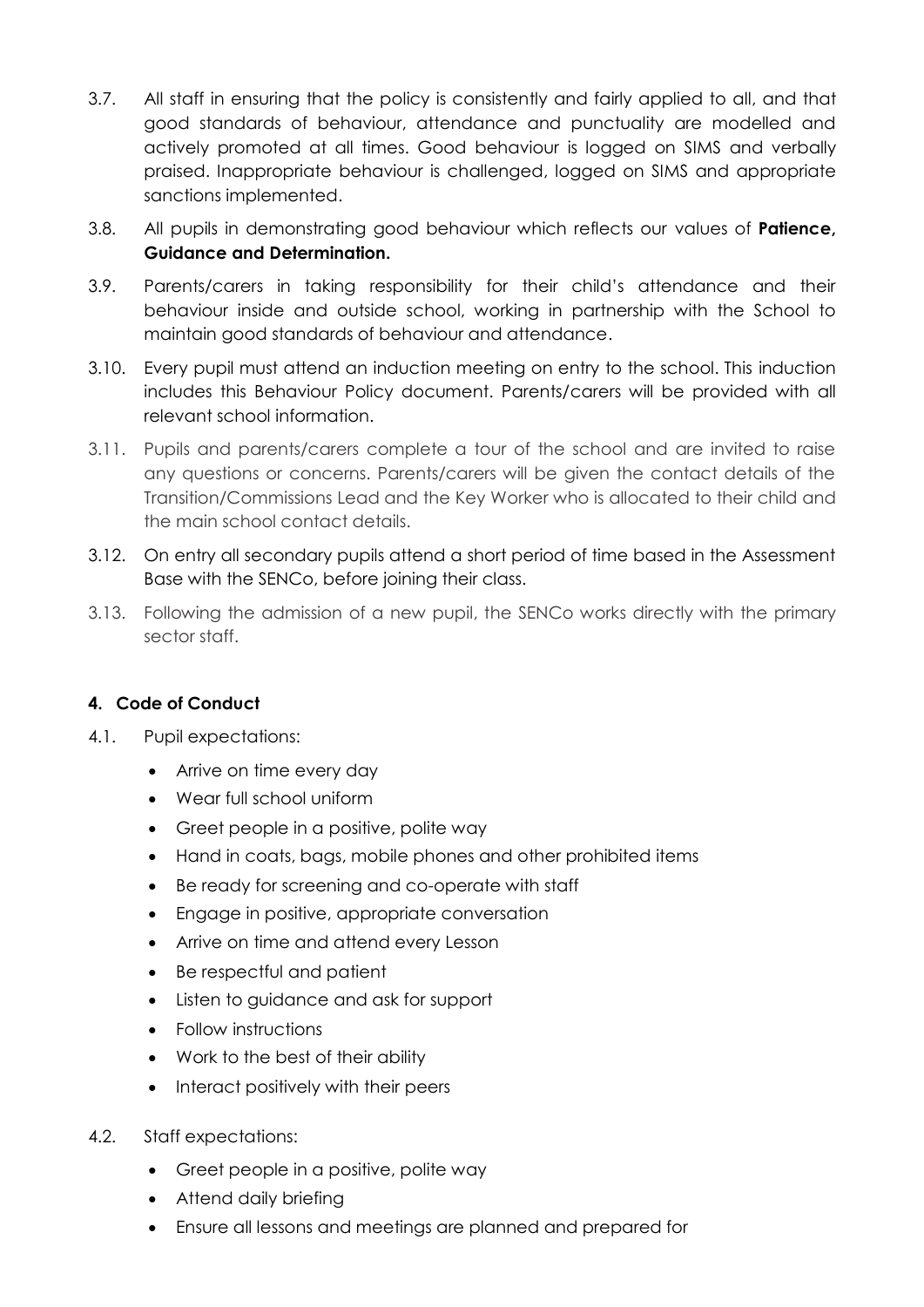- Ensure the working environment is ready to receive pupils, parents, or visitors
- Complete all duties on time
- Be ready to greet pupils at classroom door
- Have class seating plans for every lesson
- Be prepared and start lessons on time. There should be an established routine, with a learning activity for the pupils to complete for the first 5 minutes of the lesson
- Set out expectations and outcomes of lesson, differentiating work for all levels of ability
- Use the Descriptions of Need to plan quality lessons, identifying appropriate interventions
- Follow and apply the marking policy, ensuring pupils are aware of their own progress
- Use the Recognition and Reflection system as outlined in this policy
- Always use restorative approaches
- Dismiss the class in an orderly manner

#### <span id="page-4-0"></span>**5. Managing Behaviour through Recognition**

Pupils will receive recognition points each time they demonstrate our values. These will be logged on SIMS and monitored daily by Form Tutors, Key Workers, and Middle Leaders:

- **Patience** 'to wait, or to continue doing something despite difficulties, or to carry on without complaining or becoming annoyed'
- **Guidance** 'to receive or give help and advice about how to do something or about how to deal with problems connected with your work, education, or personal relationships'
- **Determination** 'to continue trying to do something, although it is very difficult'

#### <span id="page-4-1"></span>**6. Daily recognitions**

- 6.1. Recognition points will be awarded to pupils for demonstrating our three values throughout the day:
	- Each Form Tutor/key worker will aim to award at least 1 pupil with 1 recognition point during Tutor time/Personal Development
	- Each Class Teacher will aim to award at least 3 pupils with 1 recognition point within each lesson
	- Each Middle Leader will aim to award at least 5 pupils during break/lunch with 1 recognition point

#### <span id="page-4-2"></span>**7. Weekly recognitions**

- 7.1. At least one positive phone call home per child by the Form Tutor/Key Worker.
- 7.2. At least one postcard/compliment note sent home by each member of staff acknowledging where a pupil has demonstrated our values.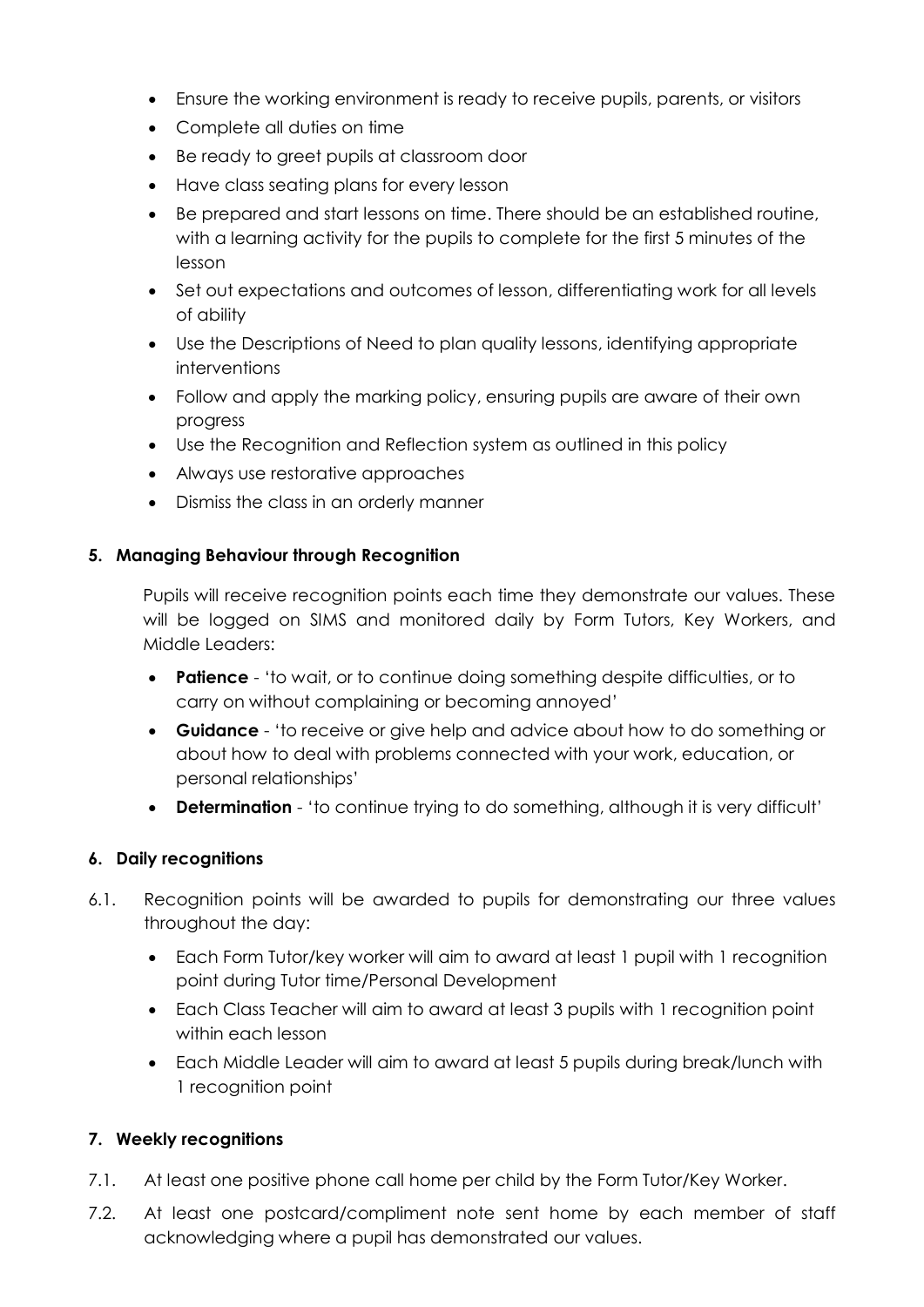7.3. Stars of the week receive a certificate from their Form Tutor and praise given by all staff.

# <span id="page-5-0"></span>**8. Half-termly recognitions**

8.1. A celebration assembly recognises all pupils who have demonstrated our core values of **Patience, Guidance and Determination.**

#### <span id="page-5-1"></span>**9. Managing behaviour through Reflection**

- 9.1. Pupils will be issued with a reflection point by staff each time they do not demonstrate our values. These will be logged on SIMS and monitored daily by key workers and middle leaders.
- 9.2. If a reflection point is issued by a member of staff they must identify and issue a recognition point demonstrated by the pupil during the same day.
- 9.3. If behaviour escalates, despite de-escalation strategies being used within the classroom then the Teaching Assistant attached to the class may use an intervention room or a designated outside area for up to ten minutes to deescalate the situation with the pupil.
- 9.4. If the strategies used by the teacher and Teaching Assistant does not de-escalate then the code system must be used by staff.
- 9.5. Any reflection points issued by staff must be followed up with a repair and reflect meeting on the same day and as soon after the incident as possible. A daily dedicated reflection time during 'Golden Finish' will enable high quality restorative conversations to take place.

#### <span id="page-5-2"></span>**10. Referral to the Reflection Centre**

- 10.1. If a resolution cannot be found regarding disruptive behaviours, then a Senior Leader will consider a referral to the Reflection Centre. Consideration will be given to Recognition and Reflection data logged on SIMS, alongside additional information logged on CPOMS
- 10.2. Parents/carers will be notified

# <span id="page-5-3"></span>**11. The Reflection Centre Team**

- 11.1. The overall effectiveness of the Primary and Secondary Reflection Centres are overseen by the senior leadership team.
- 11.2. Pastoral Middle Leaders will ensure both Centres support a positive and calm environment.
- 11.3. A dedicated Reflection Team will be based within each sector.
- 11.4. The Primary Reflection Centre will be led and managed by the Learning Mentor.
- 11.5. The Secondary Reflection Centre will be led and managed by the Lead Teaching Assistant.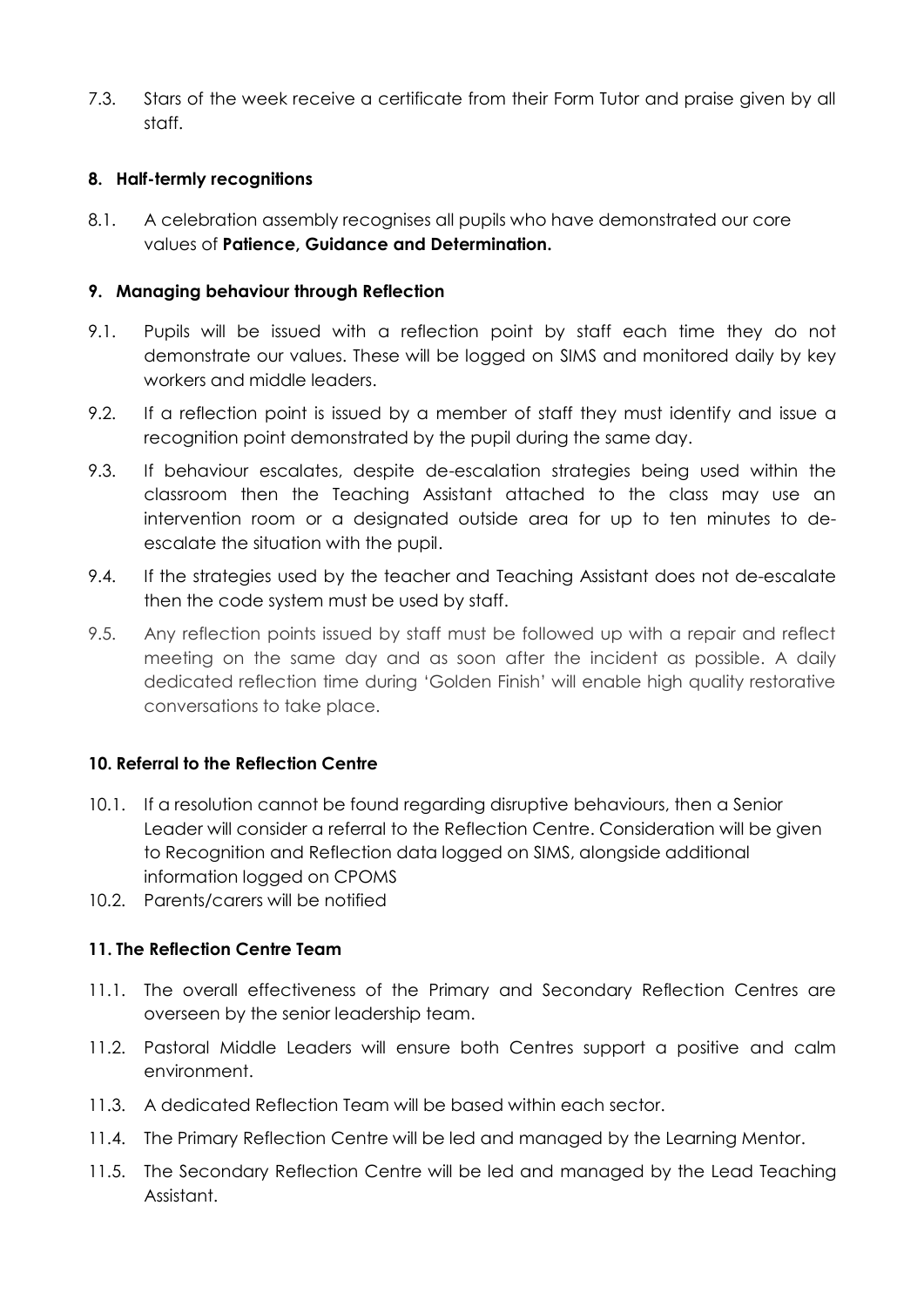- 11.6. Both Reflection centre leads will work closely together and with their allocated teams to analyse patterns of behaviour and measure impact of interventions.
- 11.7. The Designated Safeguarding Lead, SENCo and academic Middle Leaders will support the reflection team.
- 11.8. Pupils receive supervised lunches.
- 11.9. Intense bespoke mentoring and reflection programmes and the use of the Pupil Profiles will enable pupils to identify and work on strategies to manage their behaviour.

# <span id="page-6-0"></span>**12. Inside the Reflection Centres**

- 12.1. Both Reflection Centres consist of tuition and Reflection programmes, within a dedicated base.
- 12.2. On arrival, via SLT approval, the following actions must take place:
	- The pupil registers into the Reflection Centre
	- The pupil reads and uses a de-escalation tool for 10 minutes
	- The pupil completes a reflection exercise
	- The Senior Leader can only authorise a Tuition referral or a Reflection referral
	- Parents/carers will be contacted by the Reflection Team Leader to inform them that their child has been placed in the Reflection Centre and the reasons why
	- Tuition is for a set period of time, decided by senior leadership and no longer than two hours. If behaviour escalates then a Reflection referral will be instigated
	- The pupil will remain in the Reflection Centre for the remainder of the day and up until the time they were sent out of lessons for the following day(e.g., sent out Lesson 2, remain in Reflection until the end of Lesson 1 the following day)
	- During the Restorative referral, a designated member of staff will also conduct a series of restorative strategies and review the Pupil Profile. Any necessary amendments to be made by the Teaching Assistant connected to the key worker
	- The pupil will remain in the Reflection Centre throughout Golden Finish time
	- A restorative conversation will take place before the pupil is reintegrated into their classes to prevent the pupil from receiving a repeat referral

#### <span id="page-6-1"></span>**13. Social times in the Reflection Centre**

- 13.1. Pupils will stay within the Reflection Centre for lunch. These will be scheduled at different times from the rest of the school.
- 13.2. Pupils will access the toilets located within the Reflection Centre, supervised at all times.
- 13.3. Pupils will be supervised at all times throughout the day.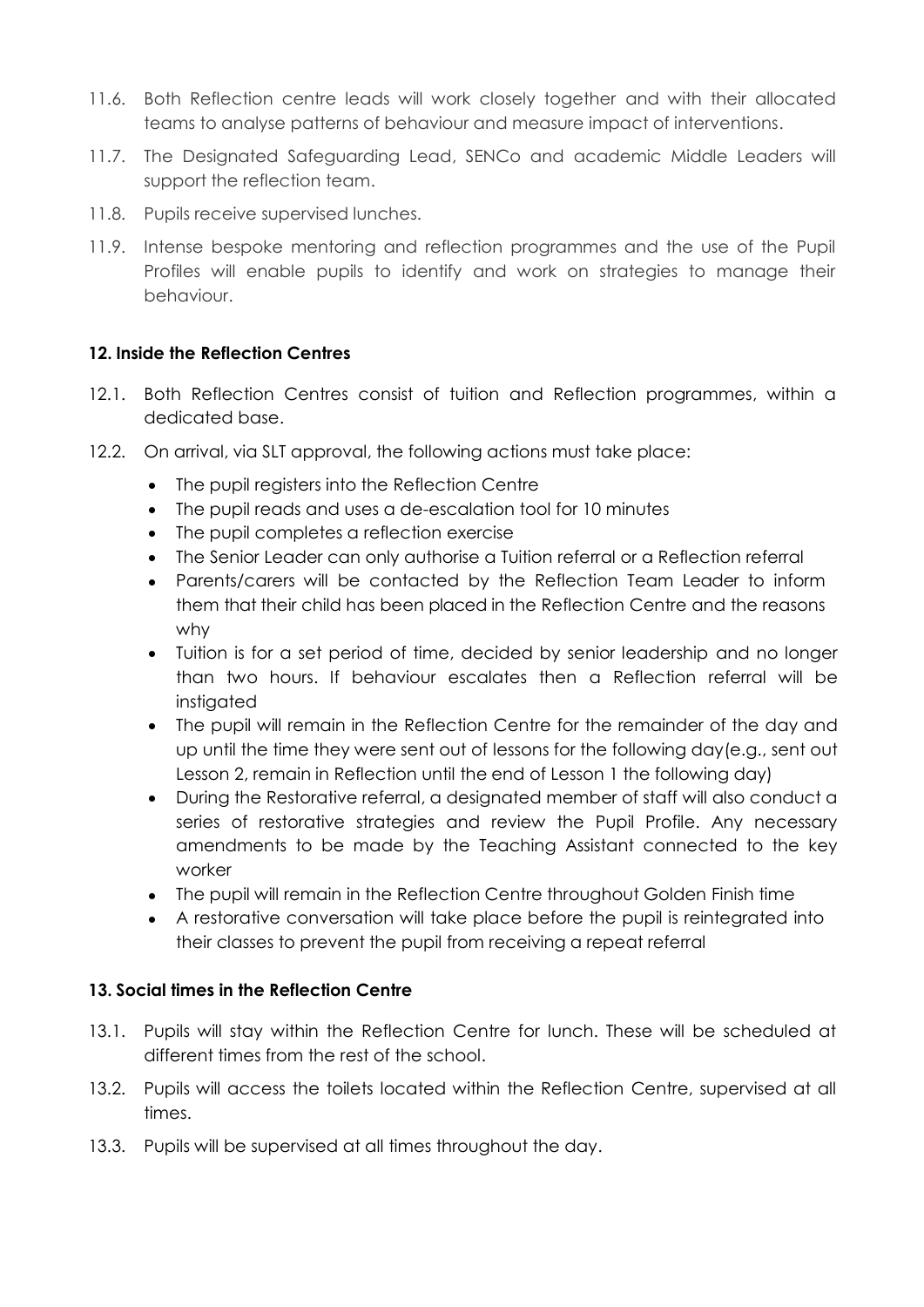### <span id="page-7-0"></span>**14. Restorative Conversations**

- 14.1. Effective restorative conversations are key to self-managing behaviour and improving relationships. They:
	- help us to reflect on our behaviour
	- are an opportunity to discuss any underlying issues, worries and concerns
	- should enable us to reflect on other people's feelings and wishes

# <span id="page-7-1"></span>**15. Lateness to School**

- 15.1. If a pupil is late to school, they may not participate in Golden Finish. They will attend the Reflection Centre during this time. This will be recorded on SIMS by the Form Tutor. A pupil will be issued with 1 reflection point by the Form Tutor and this will be monitored by the Attendance Officer.
- 15.2. The Attendance Officer will generate and share whole school data analysis on a weekly basis.
- 15.3. The Middle Leader will designate staff for the Lates reflection sessions. If a pupil chooses not to engage, they will return to the Reflection Centre during Golden finish until 3.00 pm or until they comply with restorative conversations.

# <span id="page-7-2"></span>**16. Positive Handling**

- 16.1. Our priority is to ensure the safety of all members of the school community and the calm, orderly running of the school; this means there may be occasions when staff have to physically intervene in a situation. At all times, the government policy as outlined in the document called **Use of reasonable force in schools (November 2013)** is followed. Positive Handling takes place in line with Team Teach practices which have been authorised by the Local Authority.
- 16.2. On occasions it may be necessary to employ positive handling strategies. When:
	- A student is in danger of harming themselves or others
	- Property is being damaged or about to be damaged
	- Good order is prejudiced
- 16.3. Positive handling is used when all other strategies have been exhausted. Only staff trained using Team Teach technique may employ positive handling strategies.
- 16.4. All staff have a duty of care to intervene if a child is at risk of harming themselves or of harming others.
- 16.5. After a positive handling incident, a restorative meeting will take place as soon after the incident as possible. During this meeting an explanation is given as to why the intervention took place. After a positive holding incident, the desired outcome would be that relationships are not damaged but through the restorative meeting, may even be enhanced.
- 16.6. All positive handling incidents are recorded on an online incident sheet. Parents/carers are informed by telephone by a member of staff. In the event that the member of staff cannot make the call they must inform the DSL immediately. The incident sheet is then looked at by a member of the Safeguarding Team and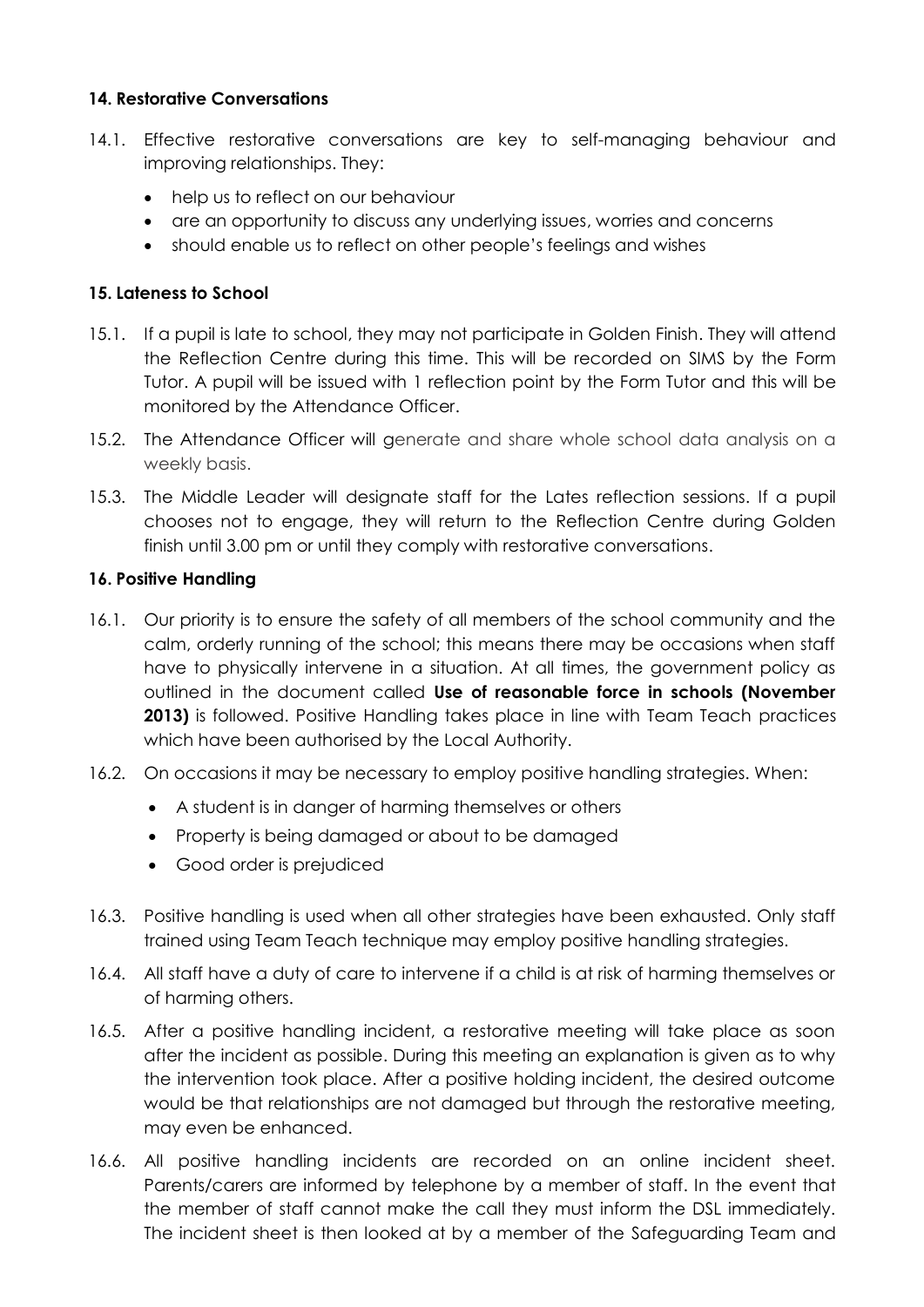logged. Data around positive handling is monitored regularly; the Leadership analyse this data to identify patterns of behaviour.

16.7. Any pupil who is positively held regularly will be given a Positive Handling Plan. This will set out their preferred method of physical intervention and any other deescalation strategies that could be used. This information is discussed with parents/carers. The information will then be held in a Positive Handling Plan, with parental/carers signed agreement, which is kept in the pupil's file.

#### <span id="page-8-0"></span>**17. Fixed term exclusion**

- 17.1. Only the Headteacher can serve a Fixed Term Exclusion. In their absence, the designated senior leader may execute this responsibility but only in exceptional circumstances and after a full investigation.
- 17.2. All decisions relating to exclusions will take into account the individual needs and circumstances of the pupil(s).
- 17.3. Once a decision to exclude has been reached, the school will provide parents/carers with the following information in writing:
	- the reason for the exclusion
	- the period of the fixed period exclusion
- 17.4. On return following an FTE a senior member of staff will complete a return to school interview

#### <span id="page-8-1"></span>**18. Recording Recognition and Reflection points**

18.1. All Recognition points must be recorded on SIMS. The member of staff who awards the Recognition point, is responsible for recording it on SIMS. The reason should be shown, selecting the appropriate heading from the list in the school values: **Patience, Guidance and Determination**.

#### <span id="page-8-2"></span>**19. Recognition points**

- *Each Form Tutor/key worker will aim to award at least 1 pupil with 1 recognition point during Tutor time/Personal Development*
- *Each Class Teacher will aim to award at least 3 pupils within each lesson with 1 recognition point*
- *Each Middle Leader will aim to award at least 5 pupils with 1 recognition point during each lunchtime*

| <b>Values</b>   | <b>Awarded for</b>                                            |  |
|-----------------|---------------------------------------------------------------|--|
| <b>Patience</b> | Being respectful of other people's opinions and feelings<br>✓ |  |
|                 | Using respectful communication<br>$\checkmark$                |  |
|                 | Being helpful and kind to others<br>✓                         |  |
|                 | Working well with other pupils<br>✓                           |  |
|                 | Engagement in class work and activities<br>$\checkmark$       |  |
|                 | Engaging fully in restorative conversations<br>✓              |  |
| Guidance        | Respecting boundaries and rules<br>$\checkmark$               |  |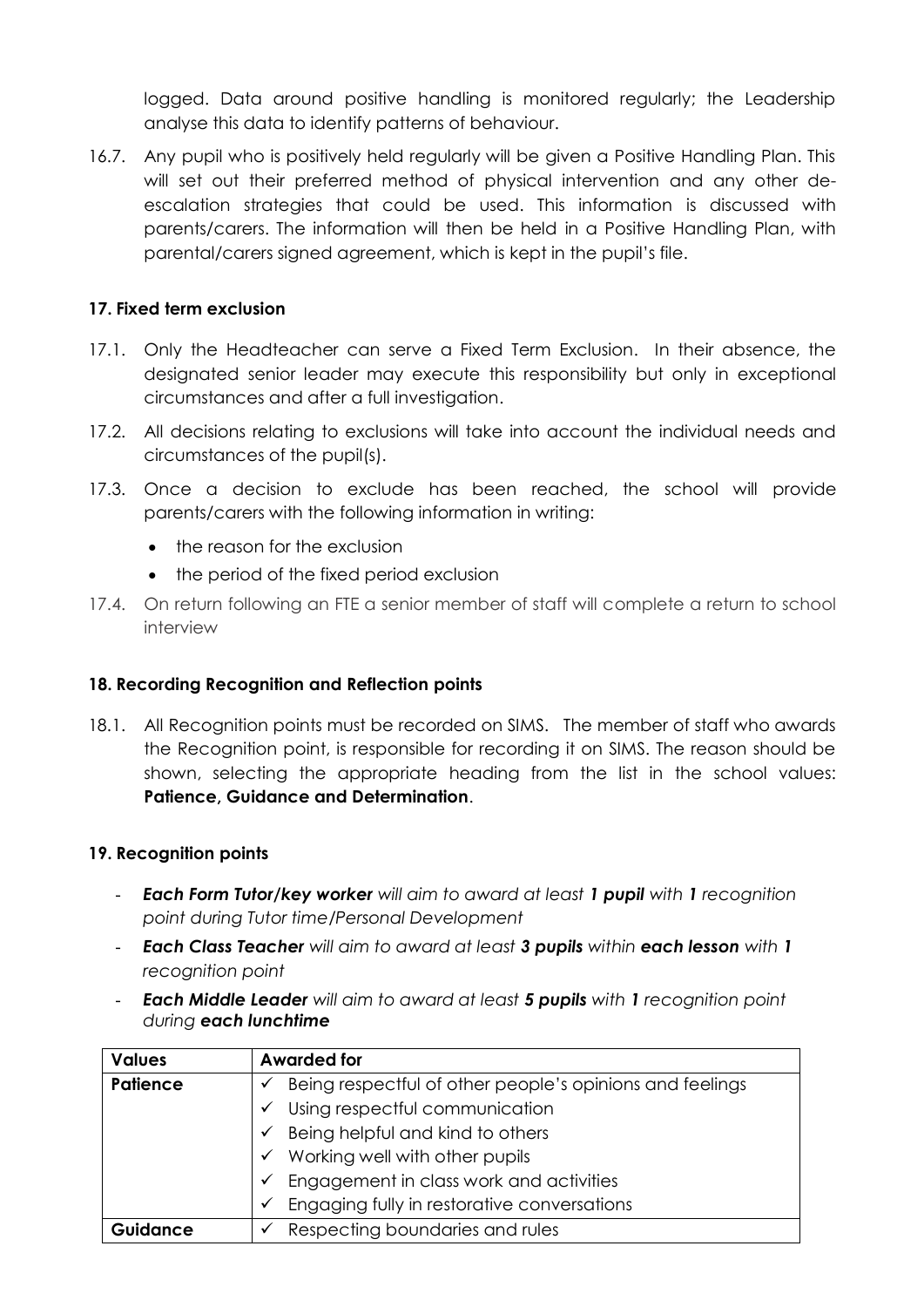|                      | Supporting peers and showing acts of kindness<br>✓                                        |                                                          |
|----------------------|-------------------------------------------------------------------------------------------|----------------------------------------------------------|
|                      |                                                                                           | Listening to and acting on advice given                  |
|                      | Respecting the school staff and the environment<br>Acting on feedback during lessons<br>✓ |                                                          |
|                      |                                                                                           |                                                          |
| <b>Determination</b> | Using strategies to self-manage behaviour<br>✓                                            |                                                          |
|                      |                                                                                           | Applying effort in learning                              |
|                      | Improvement in attendance<br>$\checkmark$                                                 |                                                          |
|                      |                                                                                           | Engaging in additional intervention sessions             |
|                      | ✓                                                                                         | Using restorative conversations to improve relationships |

# <span id="page-9-0"></span>**20. Reflection points**

- *Each Form Tutor/key worker will issue 1 reflection point during Tutor time/Personal Development if a pupil does not follow our values and expectations*
- *Each Class Teacher will issue 1 reflection point during lesson time if a pupil does not follow our values and expectations*
- *Any member of staff will issue 1 reflection point if they observe a pupil not following our values and expectations*

| <b>Values</b>        | <b>Awarded for</b>                                           |  |
|----------------------|--------------------------------------------------------------|--|
| <b>Patience</b>      | Not listening to how other people feel<br>➤                  |  |
|                      | Verbally challenging behaviour                               |  |
|                      | Refusing to engage in class work or activities               |  |
|                      | Refusing to engage in restorative conversations              |  |
| <b>Guidance</b>      | Ignoring boundaries and rules<br>Being unkind and unhelpful  |  |
|                      |                                                              |  |
|                      | Choosing not to follow advice given                          |  |
|                      | Hurting staff, other pupils or damaging the environment      |  |
| <b>Determination</b> | Not using strategies to self-manage behaviour<br>➤           |  |
|                      | Refusing to engage in learning                               |  |
|                      | Refusing to engage in tuition or reflection<br>⋗             |  |
|                      | Not using restorative conversations to improve relationships |  |

**Staff are responsible for awarding a recognition point for every reflection point issued. It is important for pupils and staff to recognise when our values are being demonstrated.**